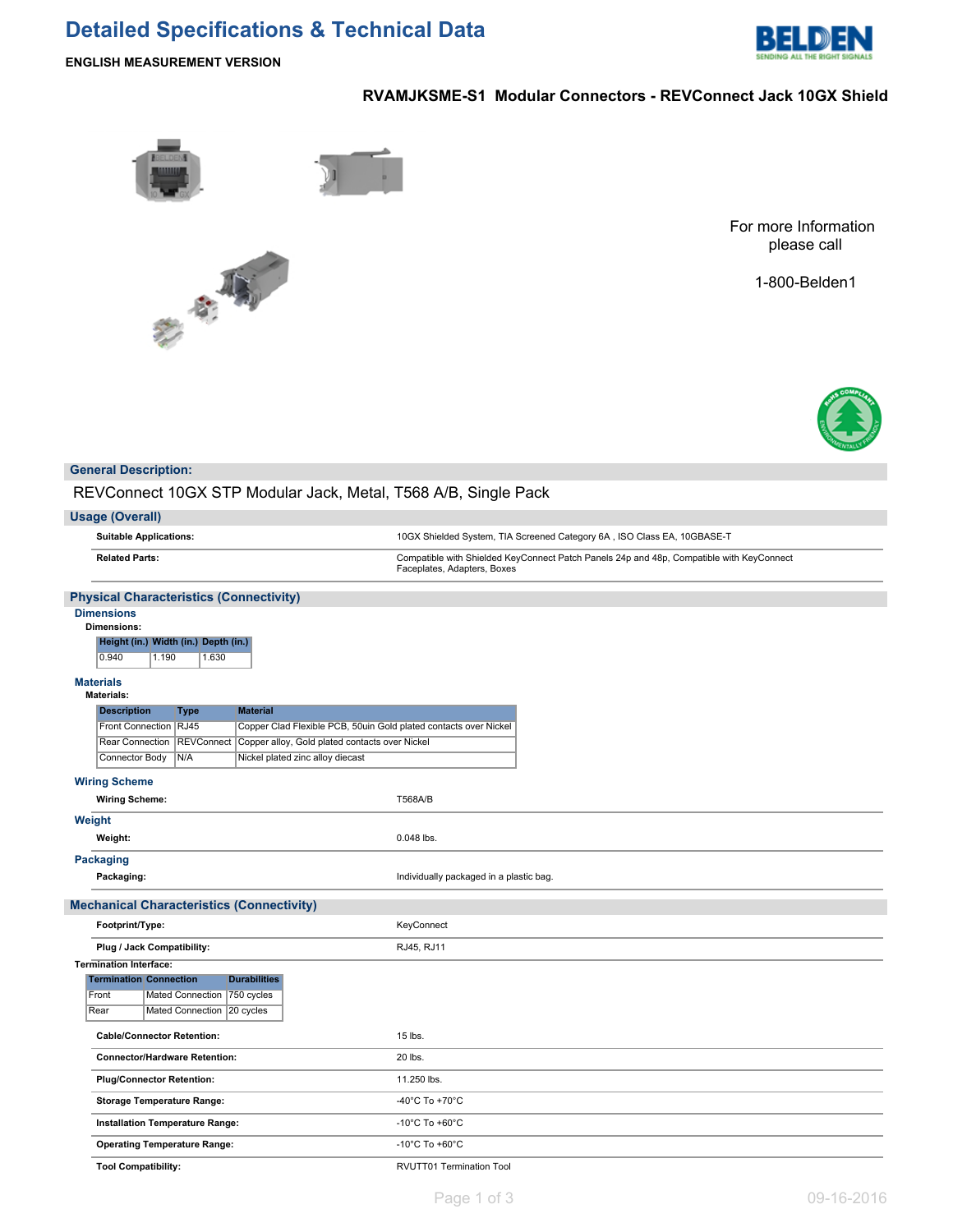# **Detailed Specifications & Technical Data**



## **RVAMJKSME-S1 Modular Connectors - REVConnect Jack 10GX Shield**

LDEN

RE

| <b>Applicable Specifications and Agency Compliance (Overall)</b> |                                       |                                                                                                                                                                           |  |  |  |  |  |
|------------------------------------------------------------------|---------------------------------------|---------------------------------------------------------------------------------------------------------------------------------------------------------------------------|--|--|--|--|--|
| <b>Applicable Standards &amp; Environmental Programs</b>         |                                       |                                                                                                                                                                           |  |  |  |  |  |
|                                                                  | <b>UL Rating:</b>                     | UL94V-0                                                                                                                                                                   |  |  |  |  |  |
|                                                                  | <b>IEEE Specification:</b>            | Power Over Ethernet (PoE) IEEE 802.3at type 1 and 2 (up to 30W), IEEE802.3bt/D1.7 type 3 and 4 (up to<br>100W), CISCO UPOE (up to 60W), Power over HDBaseTTM (up to 100W) |  |  |  |  |  |
|                                                                  | EU Directive 2002/95/EC (RoHS):       | Yes                                                                                                                                                                       |  |  |  |  |  |
|                                                                  | EU RoHS Compliance Date (mm/dd/yyyy): | 07/01/2006                                                                                                                                                                |  |  |  |  |  |
|                                                                  | MII Order #39 (China RoHS):           | EUP 50                                                                                                                                                                    |  |  |  |  |  |
|                                                                  | <b>Telecommunications Standards:</b>  | Category 6A - TIA 568.C.2, Category 6A - ISO/IEC 11801:2002 Ed.2                                                                                                          |  |  |  |  |  |
|                                                                  | <b>Safety Listing:</b>                | c(UL)us Listed                                                                                                                                                            |  |  |  |  |  |
|                                                                  | <b>Other Specification:</b>           | UL 1863, IEC 60603-7, FCC part 68-F                                                                                                                                       |  |  |  |  |  |
|                                                                  | <b>Suitability</b>                    |                                                                                                                                                                           |  |  |  |  |  |
|                                                                  | Suitability - Indoor:                 | Yes - Indoor                                                                                                                                                              |  |  |  |  |  |

### **Transmission Characteristics (Connectivity)**

**Mated Connection Table 1:**

| Frequency<br>(MHz) | Max.<br><b>Insertion Loss</b><br>TIA* (dB) | Max.<br><b>Insertion Loss NEXT</b><br>Belden** (dB) | Min.<br>$TIA*$ (dB) | Min.<br><b>NEXT</b><br>Belden** (dB) TIA* (dB) | Min.<br><b>FEXT</b> | Min.<br><b>FEXT</b><br>Belden** (dB) |
|--------------------|--------------------------------------------|-----------------------------------------------------|---------------------|------------------------------------------------|---------------------|--------------------------------------|
| 1.000              | 0.100                                      | 0.050                                               | 75.000              | 77.000                                         | 75.000              | 80.000                               |
| 4.000              | 0.100                                      | 0.050                                               | 75,000              | 77.000                                         | 71.100              | 75.100                               |
| 8.000              | 0.100                                      | 0.050                                               | 75,000              | 77,000                                         | 65.000              | 69.000                               |
| 10.000             | 0.100                                      | 0.050                                               | 74.000              | 76,000                                         | 63.100              | 67.100                               |
| 16.000             | 0.100                                      | 0.060                                               | 69.900              | 71.900                                         | 59.000              | 63.000                               |
| 20.000             | 0.100                                      | 0.070                                               | 68,000              | 70.000                                         | 57.100              | 61.100                               |
| 25.000             | 0.100                                      | 0.080                                               | 66.000              | 68,000                                         | 55.100              | 59.100                               |
| 31.250             | 0.110                                      | 0.090                                               | 64.100              | 66.100                                         | 53.200              | 57.200                               |
| 62.500             | 0.160                                      | 0.140                                               | 58.100              | 60.100                                         | 47.200              | 51.200                               |
| 100.000            | 0.200                                      | 0.180                                               | 54.000              | 56.000                                         | 43.100              | 47.100                               |
| 200.000            | 0.280                                      | 0.260                                               | 48.000              | 50.000                                         | 37.100              | 41.100                               |
| 250.000            | 0.320                                      | 0.300                                               | 46.000              | 47.900                                         | 35.100              | 39.100                               |
| 300.000            | 0.350                                      | 0.330                                               | 42.900              | 45.200                                         | 33.600              | 37.600                               |
| 400.000            | 0.400                                      | 0.380                                               | 37.900              | 40.800                                         | 31.100              | 35.100                               |
| 500.000            | 0.450                                      | 0.430                                               | 34.000              | 37.400                                         | 29.100              | 33.100                               |
| 625.000            |                                            | 0.480                                               |                     | 34.000                                         |                     | 31.200                               |

**Mated Connection Table - Footnote:** \* TIA/EIA-568-C.2 Category 6A Standard. \*\* Worst-case performance for a 10GX mated connection using 10GX modular plugs. Compliant with TIA/EIA-568-C.2 Category 6A Standard and ISO/IEC 11801:2002 Amendement 2.

#### **Mated Connection Table 2:**

| Frequency<br>(MHz)              | Min.<br><b>Return Loss</b><br>$TIA*$ (dB) | Min.<br><b>Return Loss</b><br>Belden** (dB) TIA* (dB) | Min.<br><b>PSANEXT</b> | Min.<br><b>PSANEXT</b><br>Belden** (dB) TIA* (dB) | Min.<br><b>PSAACRF</b> | Min.<br><b>PSAACRF</b><br>Belden** (dB) TIA* (dB) | Min.<br><b>Balanced TCL</b>                          | Min.<br><b>Balanced TCL</b><br>Belden** (dB) |
|---------------------------------|-------------------------------------------|-------------------------------------------------------|------------------------|---------------------------------------------------|------------------------|---------------------------------------------------|------------------------------------------------------|----------------------------------------------|
| 1.000                           | 30.000                                    | 34.100                                                | 70.500                 | 75.000                                            | 67.000                 | 75.000                                            | 40.000                                               | 45.000                                       |
| 4.000                           | 30.000                                    | 34.100                                                | 70.500                 | 75.000                                            | 67.000                 | 75.000                                            | 40.000                                               | 45.000                                       |
| 8.000                           | 30.000                                    | 34.100                                                | 70.500                 | 75.000                                            | 67,000                 | 75.000                                            | 40.000                                               | 45.000                                       |
| 10.000                          | 30.000                                    | 34.100                                                | 70.500                 | 75.000                                            | 67.000                 | 75.000                                            | 40.000                                               | 45.000                                       |
| 16.000                          | 30.000                                    | 34.100                                                | 70.500                 | 75.000                                            | 67.000                 | 75,000                                            | 40.000                                               | 45.000                                       |
| 20.000                          | 30.000                                    | 34.100                                                | 70.500                 | 75.000                                            | 67,000                 | 75.000                                            | 40.000                                               | 45.000                                       |
| 25.000                          | 30.000                                    | 34.100                                                | 70.500                 | 75.000                                            | 67.000                 | 75,000                                            | 40.000                                               | 45.000                                       |
| 31.250                          | 30.000                                    | 34.100                                                | 70.500                 | 75.000                                            | 67.000                 | 75.000                                            | 38.100                                               | 45.000                                       |
| 62.500                          | 30.000                                    | 34.100                                                | 70.500                 | 75.000                                            | 67.000                 | 75.000                                            | 32.100                                               | 39.100                                       |
| 100.000                         | 28.000                                    | 30.000                                                | 70.500                 | 75.000                                            | 67.000                 | 75.000                                            | 28.000                                               | 35.000                                       |
| 200.000                         | 22.000                                    | 24.000                                                | 64.500                 | 75.000                                            | 61.000                 | 75.000                                            | 22.000                                               | 29.000                                       |
| 250.000                         | 20.000                                    | 22.000                                                | 62.500                 | 75.000                                            | 59.000                 | 75,000                                            | 20.000                                               | 27.000                                       |
| 300.000                         | 18.500                                    | 19.500                                                | 61.000                 | 75.000                                            | 57.500                 | 75,000                                            | 18.500                                               | 25.500                                       |
| 400.000                         | 16.000                                    | 17.000                                                | 58.500                 | 75.000                                            | 55.000                 | 75.000                                            | 16.000                                               | 23.000                                       |
| 500.000                         | 14.000                                    | 15.000                                                | 56.500                 | 75.000                                            | 53,000                 | 73.000                                            | 14.000                                               | 21.000                                       |
| 625.000                         |                                           | 13.000                                                |                        | 75.000                                            |                        | 70.000                                            |                                                      | 19.100                                       |
|                                 | <b>Dielectric Strength:</b>               |                                                       |                        |                                                   |                        |                                                   | 1,000 V RMS @ 60 Hz for 1 minute (Signals to Ground) |                                              |
| <b>Current Rating:</b>          |                                           |                                                       |                        |                                                   | 1.300 A                |                                                   |                                                      |                                              |
| <b>Insulation Resistance:</b>   |                                           |                                                       |                        |                                                   | 500 M-Ohm Minimum      |                                                   |                                                      |                                              |
| <b>Max. Contact Resistance:</b> |                                           |                                                       |                        |                                                   | 20 m-Ohm               |                                                   |                                                      |                                              |